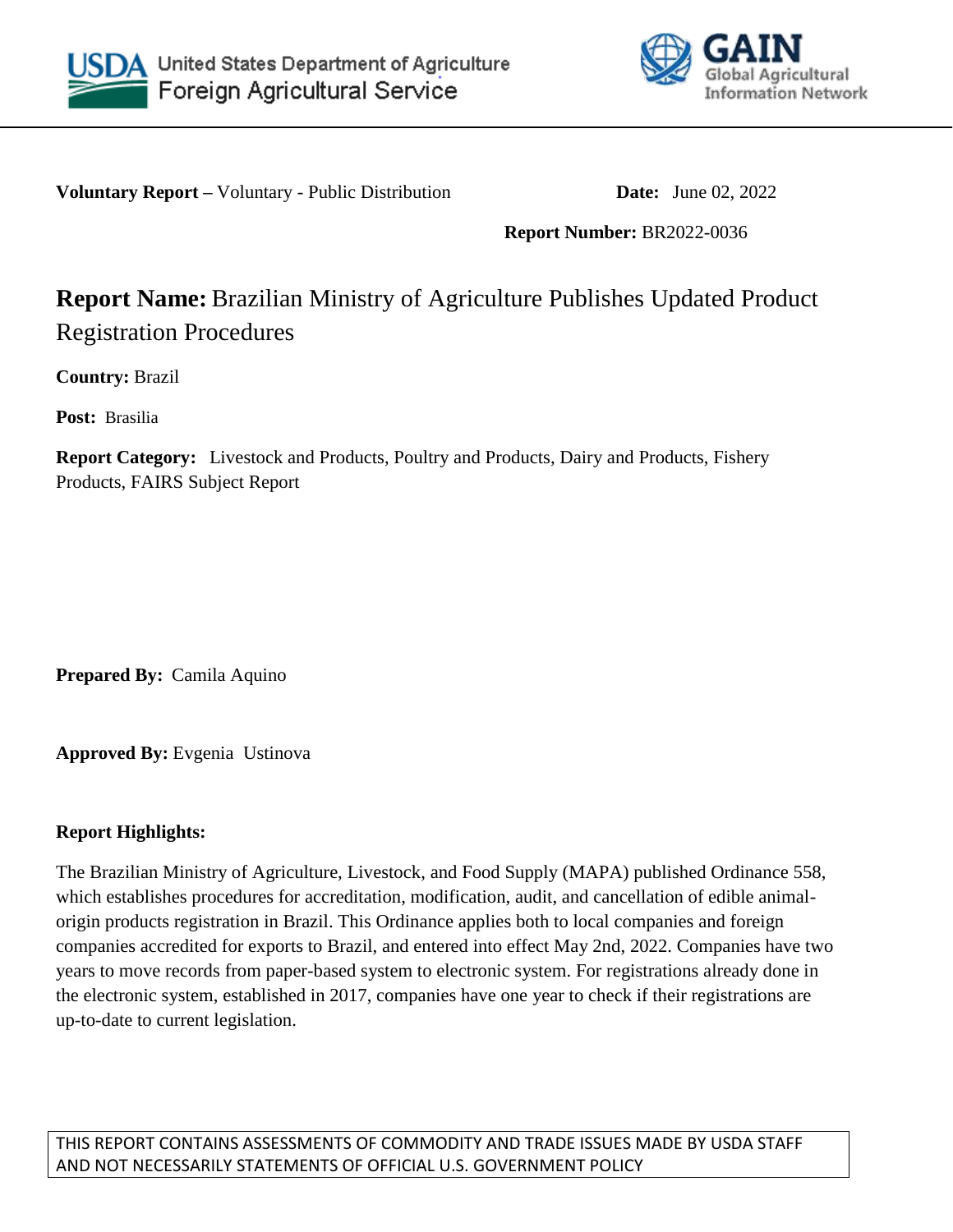On March 30, 2022, the Brazilian Ministry of Agriculture, Livestock, and Food Supply (MAPA) published Ordinance 558, which outlines modifications to the procedures for accreditation, modification, audit, and cancellation of edible animal-origin products registration in Brazil. This Ordinance applies both to local companies and foreign companies accredited for exports to Brazil. The Ordinance entered into effect on May 2, 2022. The Ordinance is available, in Portuguese, at the following link: <https://www.in.gov.br/en/web/dou/-/portaria-sda-n-558-de-30-de-marco-de-2022-390715039>

Ordinance 558 revokes Agricultural Defense Secretariat (SDA) Normative Instruction number 1, from January 11, 2017, which previously established the aforementioned procedures. The new Ordinance intends to simplify the existing registration procedures for animal-origin products by creating a more efficient inspection system and decreasing analysis time in the system. Per Post conversation with MAPA, the Ministry does not foresee this new Ordinance to have a big impact on companies.

The main points outlined in Ordinance 558 are:

- expiration of the SIGSIF system,
- migration of products registered under the SIGSIF system to the PGA-SIGSIF platform,
- expiration for product and label registration,
- exemption from registration for certain products,
- single label and product registration.

## Expiration of SIGSIF and Migration to PGA-SIGSIF

Prior to 2017, all product registration was done in a paper format under a system known as the SIGSIF. SIGSIF product registrations were valid for 10 years. In 2017, the Agricultural Management Platform of the Federal Inspection Service Information Management System (PGA-SIGSIF) was implemented with electronic registration from that point forward. However, some registrations that were done in paper format remained valid, as they had not expired yet. With the current Ordinance 558, product registrations will no longer have an expiration date, and all registrations will be done electronically in the PGA-SIGSIF system.

#### Product and Label Expiration

Ordinance 558 establishes that any product registration that is still valid today in the old paper system (SIGSIF) needs to be re-registered in the electronic system (PGA-SIGSIF). Labels previously done in paper format will also need to be re-registered. **The deadline for this registration change is two years – until May 2, 2024**. The old SIGSIF paper system is now terminated.

Notably, the Ordinance also tasks the companies with products currently registered in PGA-SIGSIF to verify if their registrations are up-to-date to current Brazilian legislation for the specific commodities/products. **The deadline for this verification is one year – until May 2, 2023.** Any product that was electronically registered after the creation of PGA-SIGSIF in 2017 does not need to be re-registered.

#### Registration Exemptions

Ordinance 558 also outlines a list of products that are exempt from registration. The list is published at the following link: [https://www.gov.br/agricultura/pt-br/assuntos/inspecao/produtos](https://www.gov.br/agricultura/pt-br/assuntos/inspecao/produtos-animal/empresario/ANEXO.pdf)[animal/empresario/ANEXO.pdf](https://www.gov.br/agricultura/pt-br/assuntos/inspecao/produtos-animal/empresario/ANEXO.pdf)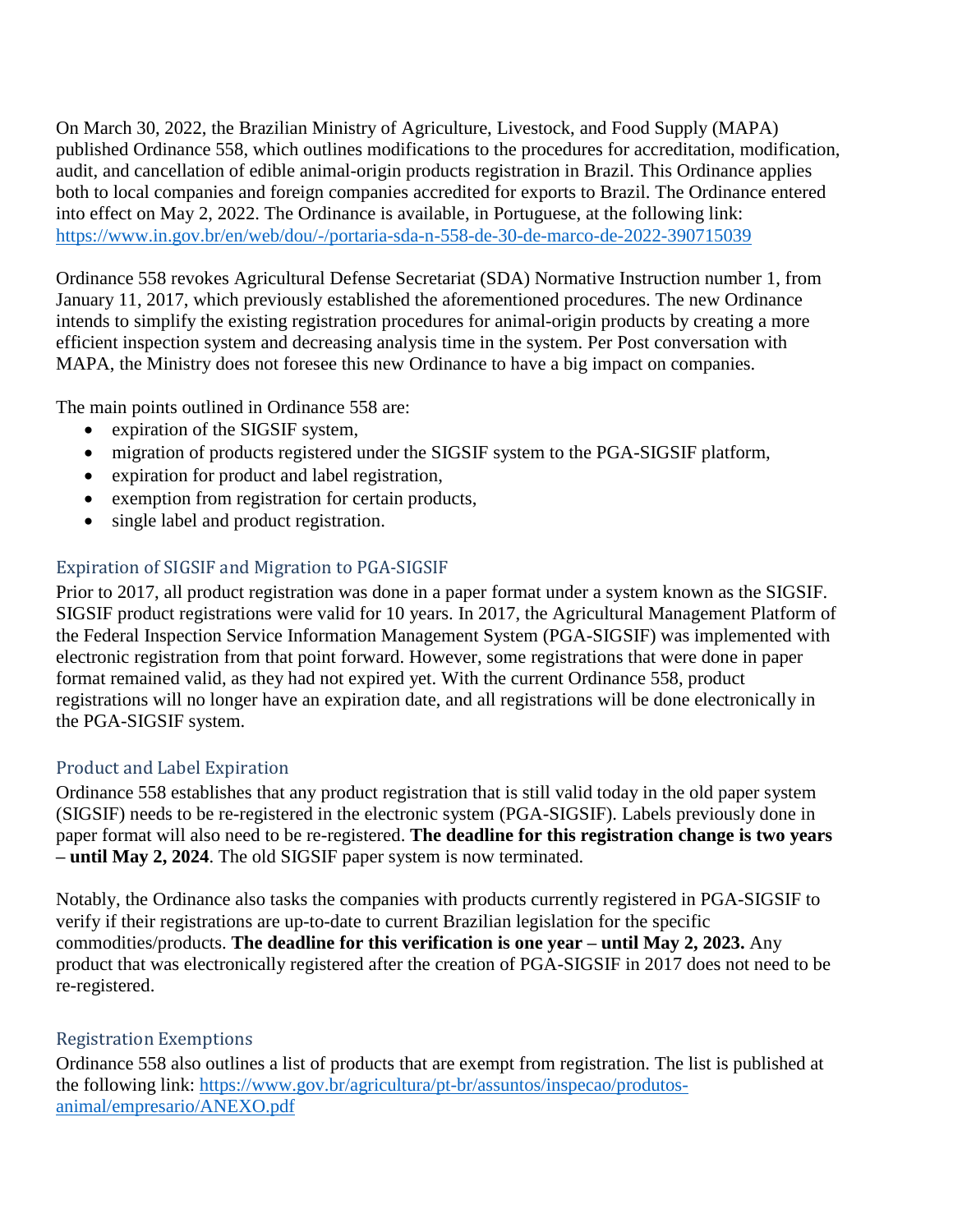As of the publication of the list, the products exempt from registration for foreign companies are apitoxin; beeswax; *farinha láctea* (similar to dairy flour); gelatin and collagen products not intended for human consumption; bee pollen; propolis; cracklings (with or without meat connected to the pork skin – in Portuguese: *torresmo* and *pururuca*), and inedible animal products, including industrial residues from edible products production, and other products not fit for human consumption, including those obtained from animal-origin products condemnation and products not fit for consumption obtained inseparably from the slaughter process.

#### Single Product and Label Registration

Other important changes outlined by Ordinance 558 are the possibilities of doing single registrations and single labels. Single registrations will be authorized for:

1. meat cuts from animals subject to the same manufacturing procedures;

2. fish or shrimp, of different species or preparations, when they have the same compositions and are subject to the same manufacturing processes; and,

3. eggs of the same weight classification, as long as described and presented in different packaging types, quantities, and colors.

Single labels are also authorized by the Ordinance for different meat cuts, and their respective preparation forms, as long as there is an indication of these variations in the label sketch submitted in the PGA SIGSIF system. For fish registration, one single label can be presented, as long as all sale denominations, for each species, are listed in the sketch in the PGA SIGSIF system.

The intent of the single product and label registration is to expedite analysis by MAPA when the manufacturing process of the different cuts and/or presentations is the same. One single registration number will be valid for one group of cuts, such as boneless cuts, bone-in cuts, and offals, for instance. The company would do one registration, for example, for "boneless chilled beef", then under that one registration, the company would list all the cuts that fit under the broader spectrum of "boneless chilled beef", meaning only the product denomination would be different. So, meat products that have the same production process would be bundled into this one registration. Companies do not need to attach labels for each cut anymore. The labels would be "generic", and in the place in the system that product denomination is listed, then this is where the company would specifically note if the cut is rib-eye or sirloin, for instance. However, please note that if the company has two or more layouts of labels, then the different layouts need to be uploaded to the system. As is the case with the single label, in the event that the company has multiple labels, they do not need to be specific to the actual cut.

Prior to shipping goods to Brazil, companies are responsible for verifying if there is a bilateral agreement between U.S. authorities and the Brazilian Ministry of Agriculture, Livestock, and Food Supply for the export to Brazil of the intended product. Please also note that to export to Brazil, the U.S. export of animal-origin products must obtain prior authorization from U.S. and Brazilian authorities. Companies that need access to the PGA-SIGSIF system or want to register/update plants for exports to Brazil should follow the guidance presented in the following reports, linked below.